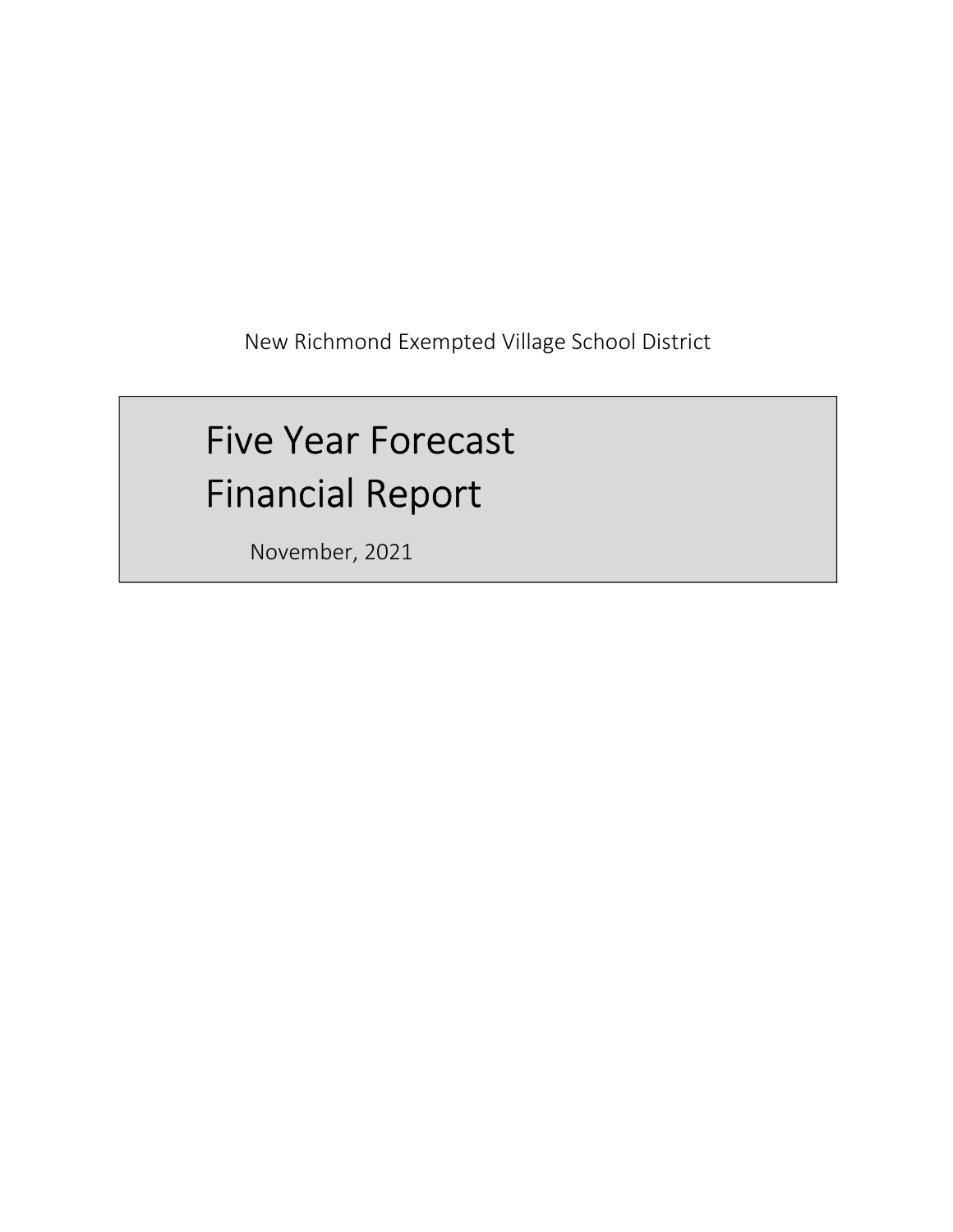| <b>Table of Contents</b>     | Page |
|------------------------------|------|
| Forecast Summary             | 3    |
| Revenue Overview             | 4    |
| Revenue Notes                | 5    |
| <b>Expenditures Overview</b> | 6    |
| <b>Expenditure Notes</b>     | 7    |
| Five Year Forecast           | 8    |

# Forecast Purpose/Objectives

Ohio Department of Education's purposes/objectives for the five-year forecast are:

- 1. To engage the local board of education and the community in the long range planning and discussions of financial issues facing the school district.
- 2. To serve as a basis for determining the school district's ability to sign the certificate required by O.R.C. §5705.412, commonly known as the "412 certificate."
- 3. To provide a method for the Department of Education and Auditor of State to identify school districts with potential financial problems.

Forecast Methodology - This forecast is prepared based upon historical trends and current factors. This information is then extrapolated into estimates for subsequent years. The forecast variables can change multiple times throughout the fiscal year and while cash flow monitoring helps to identify unexpected variances no process is guaranteed. The intent is to provide the district's financial trend over time and a roadmap for decisions aimed at encouraging financial sustainability and stability.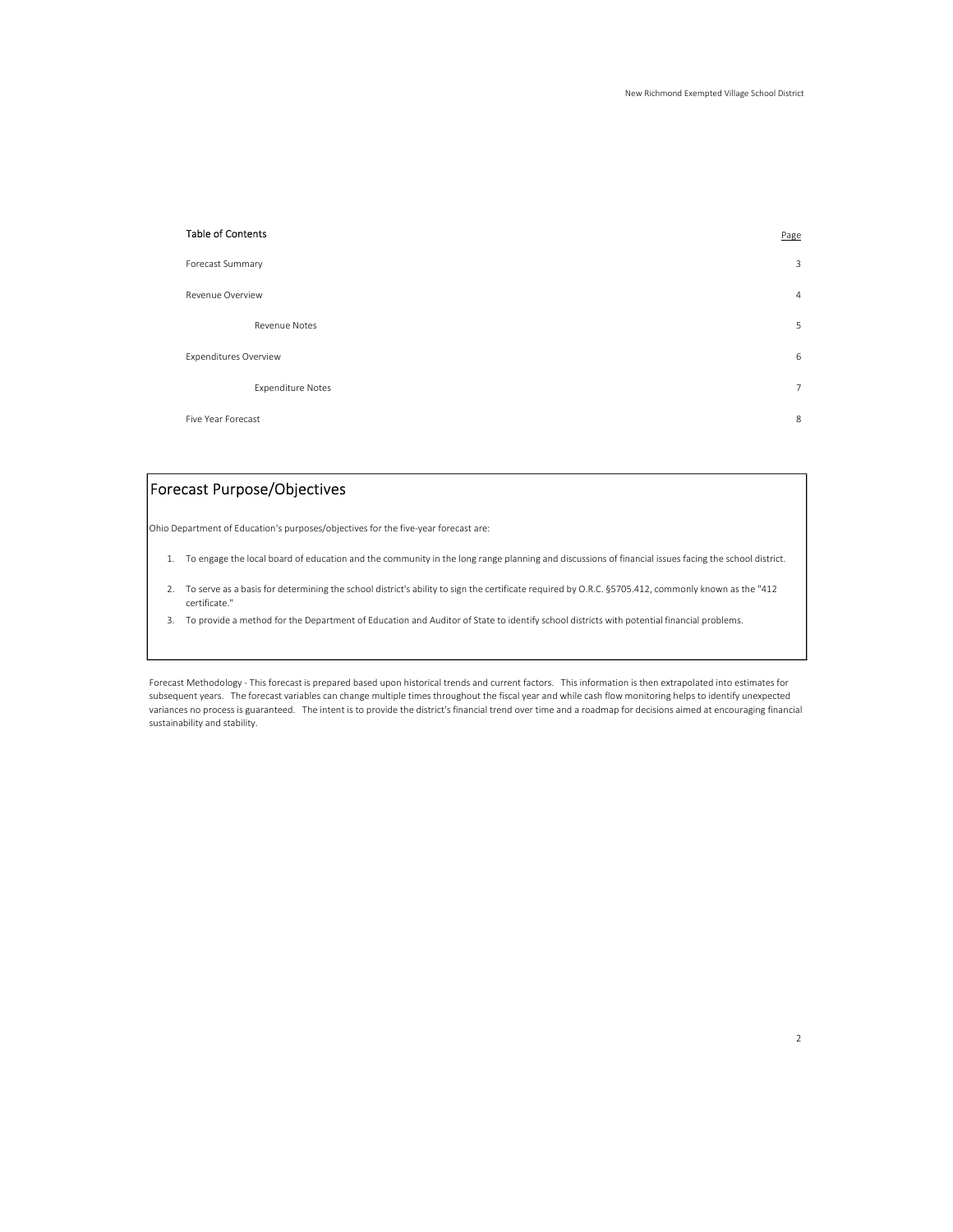## Forecast Summary



Note: Cash balance (Line 7.020) plus any existing levy modeled as renewed or new during the forecast.

| <b>Financial Forecast</b>                         | Fiscal Year              | Fiscal Year    |                          | Fiscal Year    | Fiscal Year    |
|---------------------------------------------------|--------------------------|----------------|--------------------------|----------------|----------------|
|                                                   | 2022                     | 2023           | 2024                     | 2025           | 2026           |
| Beginning Balance (Line 7.010) Plus               | 13,107,928               | 11,801,781     | 9,202,763                | 4.980.761      | (1,378,535)    |
| + Revenue                                         | 23,988,317               | 23,721,528     | 23,836,389               | 22,488,138     | 22,242,326     |
| + Proposed Renew/Replacement Levies               | $\overline{\phantom{a}}$ |                | $\overline{\phantom{a}}$ |                |                |
| + Proposed New Levies                             | $\overline{\phantom{a}}$ |                | $\overline{\phantom{a}}$ |                |                |
| - Expenditures                                    | (25, 294, 464)           | (26, 320, 546) | (28,058,391)             | (28, 847, 433) | (29, 731, 245) |
| = Revenue Surplus or Deficit                      | (1,306,147)              | (2,599,018)    | (4,222,003)              | (6,359,295)    | (7,488,919)    |
| Line 7.020 Ending Balance with renewal/new levies | 11,801,781               | 9,202,763      | 4,980,761                | (1,378,535)    | (8,867,454)    |

| Analysis Without Renewal Levies Included: |             |             |             |             |             |
|-------------------------------------------|-------------|-------------|-------------|-------------|-------------|
| Revenue Surplus or Deficit w/o Levies     | (1.306.147) | (2.599.018) | (4,222,003) | (6.359.295) | (7,488,919) |
| Ending Balance w/o Levies                 | 11.801.781  | 9.202.763   | 4.980.761   | (1.378.535) | (8,867,454) |

In FY 2022 a revenue shortfall is expected. This means that expenditures are expected to be greater than revenue by \$1,306,147 in FY 2022. By the last year of the forecast, FY 2026, the district is expected to have a revenue shortfall where expenditures are projected to be greater than revenue by \$7,488,919 The district would need to cut its FY 2026 projected expenses by 25.19% in order to balance its budget without additional revenue.

The district's cash balance is positive at year-end in FY 2022 and is projected to worsen by FY 2026. A worsening cash balance can erode the district's financial stability over time.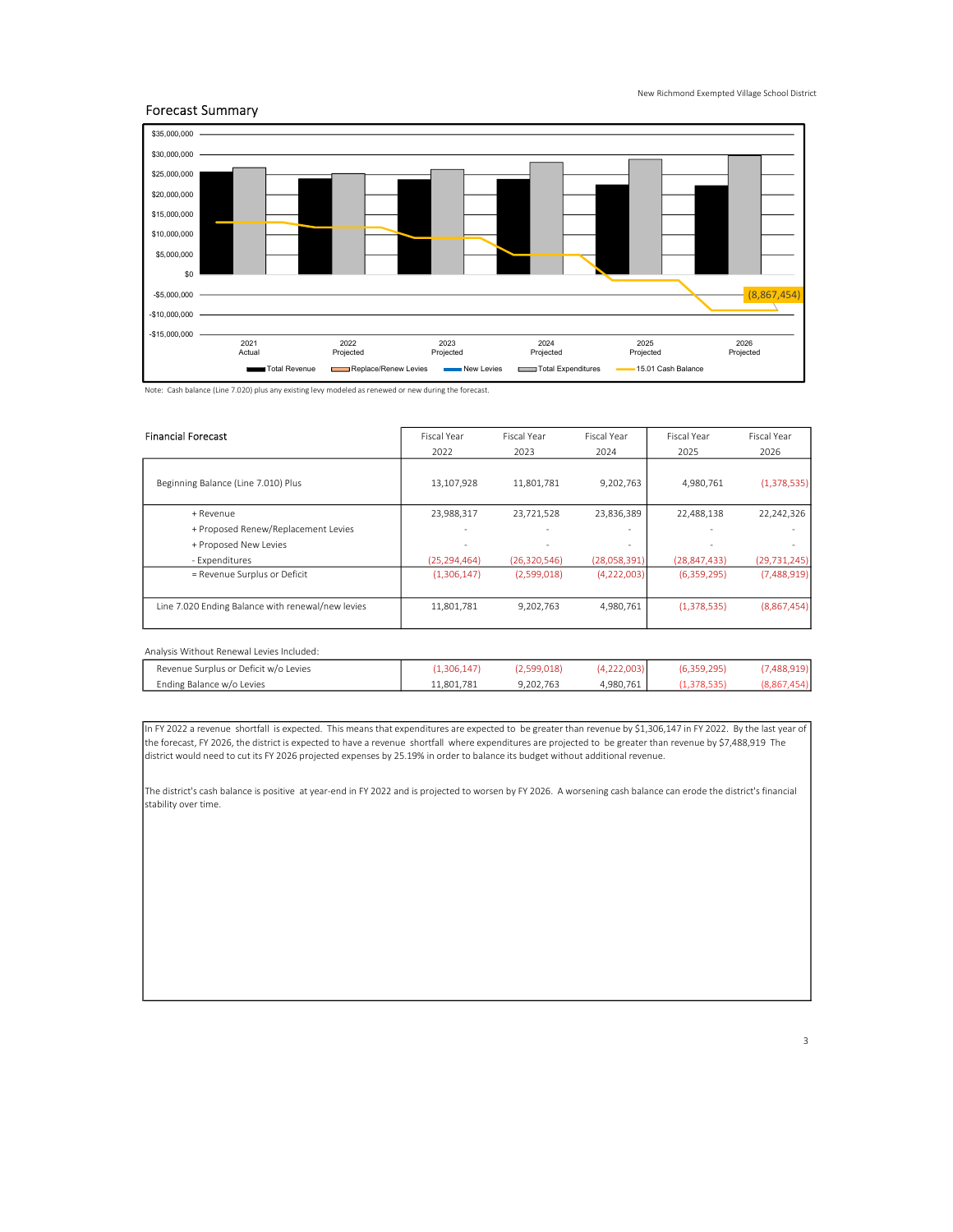



## Historical Actual Average Annual Dollar Change Compared to 5-Year Projected

|                             | Historical     | Projected      | Projected     |                                                                          |
|-----------------------------|----------------|----------------|---------------|--------------------------------------------------------------------------|
|                             | Average        | Average        | Compared to   | Total revenue decreased -1.16% or -\$288,895 annually during the         |
|                             | Annual S       | Annual \$      | Historical    | past five years and is projected to decrease -2.97% or -\$690,132        |
|                             | Change         | Change         | Variance      | annually through FY2026. State Funding has the most projected            |
| Real Estate                 | \$358,730      | \$431,630      |               | \$72,900 average annual variance compared to the historical average at - |
| Public Utility              | $($ \$551,501) | (5192,938)     |               | \$358,563 \$909,604                                                      |
| Income Tax                  | \$0            | \$0            | \$0           |                                                                          |
| <b>State Funding</b>        | \$584,426      | $($ \$325,177) | ( \$909, 604) |                                                                          |
| Prop Tax Allocation         | (5326, 246)    | ( \$320, 586)  | \$5,660       |                                                                          |
| All Othr Op Rev             | (5579, 357)    | (5192, 692)    | \$386,665     |                                                                          |
| Other Sources               | \$225,053      | (590, 368)     | ( \$315,421)  |                                                                          |
|                             |                |                |               |                                                                          |
| Total Average Annual Change | (5288, 895)    | (5690, 132)    | (5401, 237)   |                                                                          |
|                             | $-1.16%$       | $-2.97%$       | $-1.81%$      |                                                                          |

Note: Expenditure average annual change is projected

to be > \$593,392 On an annual average basis, expenditures are projected to grow faster than revenue.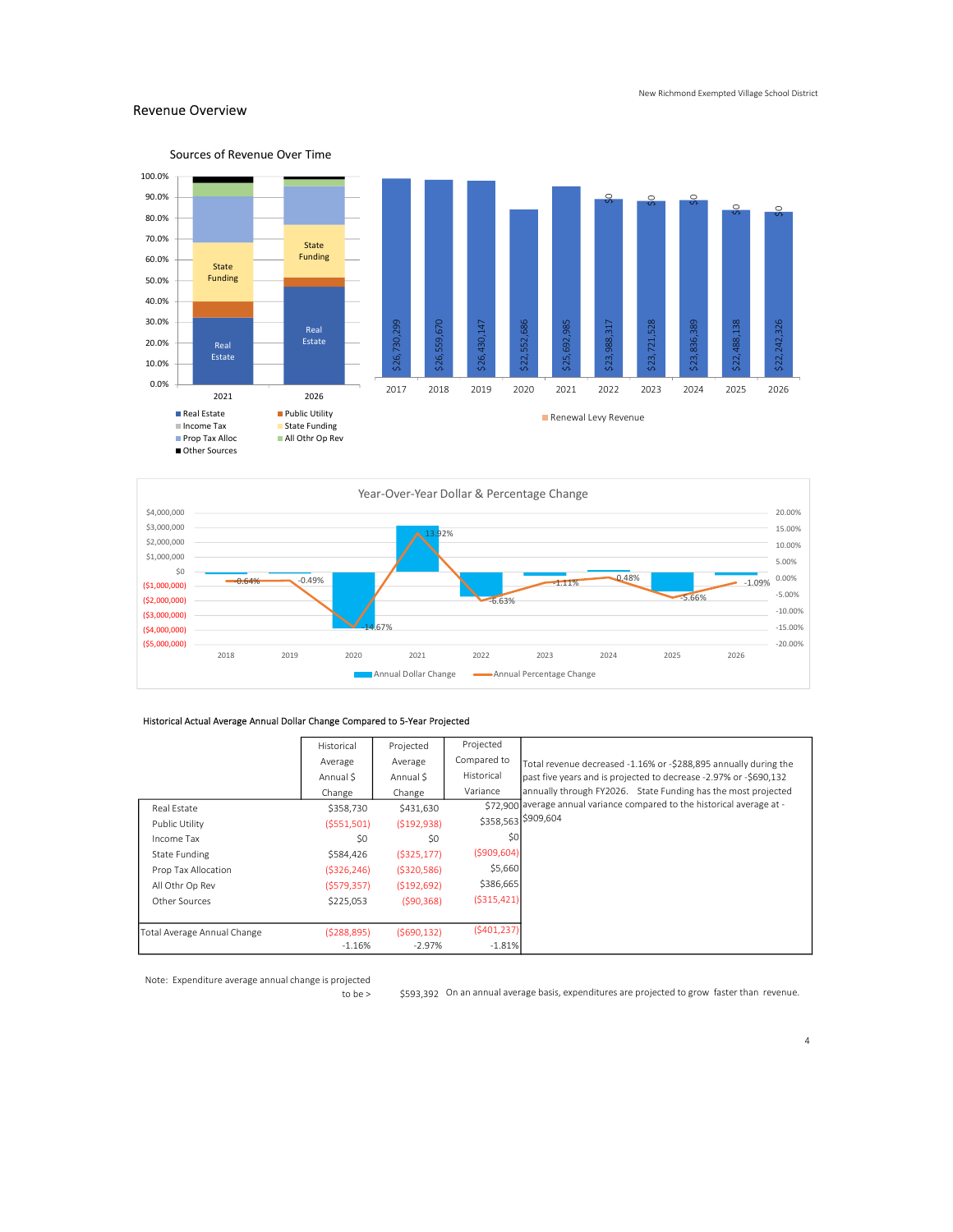## Revenue Notes

## REAL ESTATE REVENUE

Real estate property tax revenue accounts for 32.38% of total revenue. Class I or residential/agricultural taxes make up approximately 69.17% of the real estate property tax revenue. The Class I tax rate is 27.68 mills in tax year 2021. The projections reflect an average gross collection rate of 98.8% annually through tax year 2025. The revenue changed at an average annual historical rate of 4.70% and is projected to change at an average annual rate of 4.18% through FY 2026.

#### PUBLIC UTILITY - PERSONAL PROPERTY REVENUE

The public utility personal property tax revenue is generated from the personal property values, additions, and depreciation reported by the utility companies. This category currently makes up 7.64% of total district revenue. The property is taxed at the full voted tax rate which in tax year 2021 is 41.4 mills. The forecast is modeling an average gross collection rate of 95.33%. The revenue changed historically at an average annual dollar amount of -\$551,501 and is projected to change at an average annual dollar amount of -\$192,938 through FY 2026.

## INCOME TAX REVENUE

The district does not have an income tax levy.

#### UNRESTRICTED STATE AID REVENUE

Beginning in FY 2022 Ohio adopted the Fair School Funding Plan (FSFP). Funding is driven by a base cost methodology that incorporates the four components identified as necessary to the education process. The Base Cost is currently calculated for two years using a statwide average from historical actual data.For New Richmond Exempted Village School District the calculated Base Cost total is \$14,817,221 in FY 2022. The state's share of the calculated Base Cost total is \$4,251,980 or \$2,267 per pupil.

The FSFP change to district educated enrollment will reduce funded enrollment but also potentially reduce tuition cost. In FY 2021, the district had approximately \$925,623 in possible tuition cost reductions. These reductions will be reflected in the purchased services expenditure note.

## RESTRICTED STATE AID REVENUE

Restricted aid is the portion of state per pupil funding that must be classifed as restricted use. Historically the district's restricted state aid changed annually on average by -\$6,464 and is projected to change annually on average by \$24,062. Restricted funds represent 1.09% of total revenue. Starting in FY 2022 the district's Success & Wellness funding is considered restricted, the state's share of this funding is recorded as restricted is \$199,263. This funding has implications on general fund expenditures in that certain spending now occuring in a fund external to the general fund could shift to the general fund. The expenditures in this forecast

#### PROPERTY TAX ALLOCATION REVENUE are adiusted to reflect this change

Property tax allocation primarily consists of reimbursements from the state of Ohio for local taxpayer credits or reductions. The state reduces the local taxpayer's tax bill with a 10% rollback credit, and 2.5% owner-occupied rollback credit, plus a homestead credit for qualifying taxpayers. In FY 2022, approximately 8.1% local residential property taxes will be reimbursed by the state in the form of rollback credits and approximately 1.9% will be reimbursed in the form of qualifying homestead exemption credits.

## OTHER REVENUE

Other revenue includes tuition received by the district for non-resident students educated by the district. It also includes interest income, payments in lieu of taxes, and miscellaneous revenue. The historical average annual change was -\$579,357. The projected average annual change is -\$192,692 through FY 2026. The FSFP includes per pupil funding for any open enrollment in students the district is educating. This revenue, if any, was recorded in 'other revenue' prior to FY 2022. Fiscal year 2022 and beyond will not include any open enrollment in revenue.The district posted revenue code 1227 open enrollment in revenue of \$932,101 in FY 2021.

#### OTHER FINANCING SOURCES

Other sources includes revenue that is generally classified as non-operating. Return advances-in are the most common revenue source. In FY 2021 the district receipted \$304,833 as advances-in and is projecting advances of \$200,000 in FY 2022. The district also receives other financing sources such as refund of prior year expenditures in this category. The district is projecting that all other financing sources will be \$100,000 in FY 2022 and average \$100,000 annually through FY 2026.

ADDITIONAL REVENUE NOTES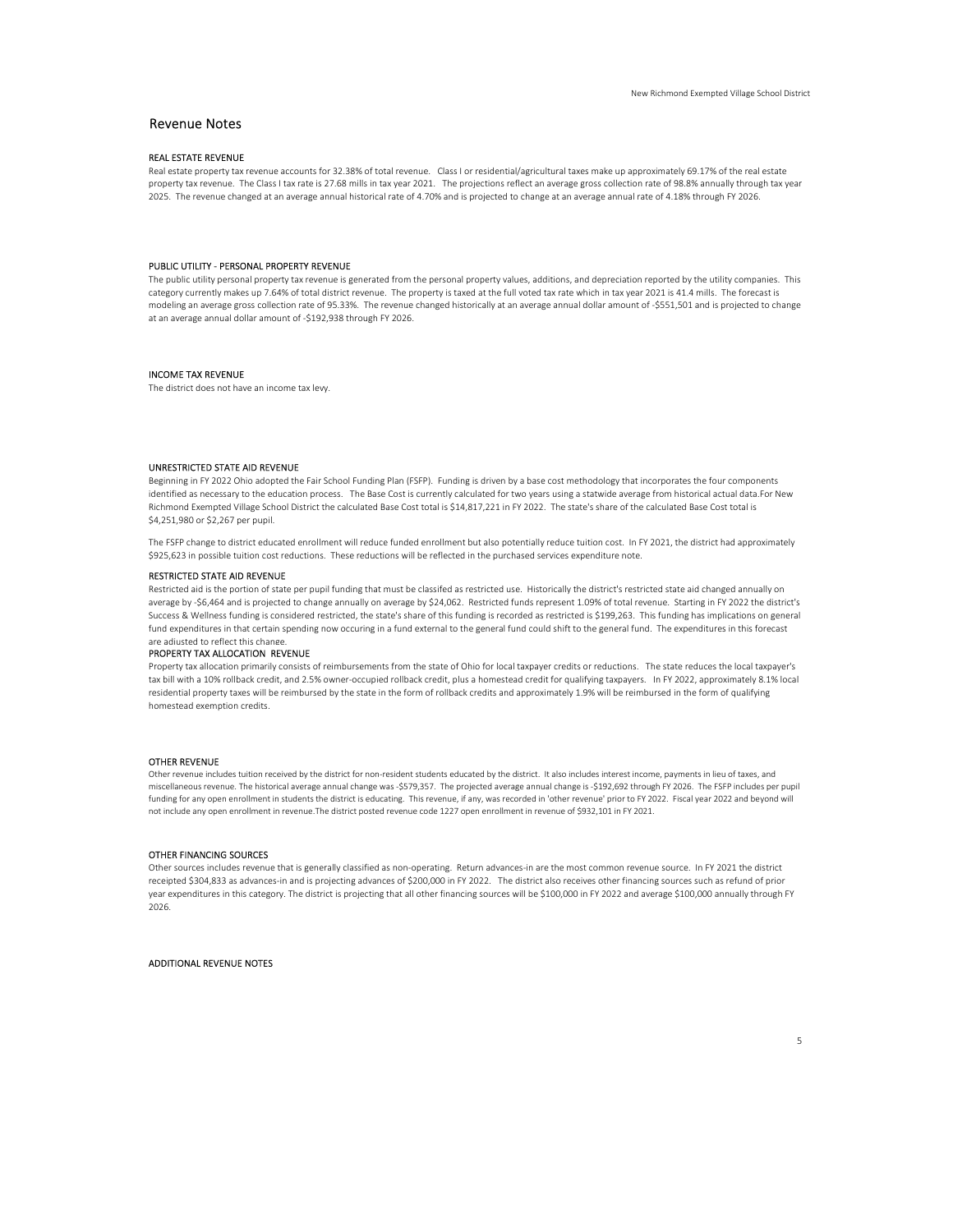## Expenditure Overview





## Historical Actual Average Annual Dollar Change Compared to 5-Year Projected

|                             | Historical    | Projected     | Projected   |                                                                                                                                          |
|-----------------------------|---------------|---------------|-------------|------------------------------------------------------------------------------------------------------------------------------------------|
|                             | Average       | Average       | Compared to |                                                                                                                                          |
|                             | Annual S      | Annual \$     | Historical  | Total expenditures decreased -2.41% or -\$665,325 annually during<br>the past five years and is projected to increase 2.22% or \$593,392 |
|                             | Change        | Change        | Variance    | annually through FY2026. Salaries has the largest projected average                                                                      |
| Salaries                    | ( \$361,163)  | \$261,186     | \$622,349   | lannual variance compared to the historical average at \$622.349.                                                                        |
| <b>Benefits</b>             | \$187,557     | \$321,742     | \$134,185   |                                                                                                                                          |
| <b>Purchased Services</b>   | ( \$185,489)  | $($ \$85,419) | \$100,071   |                                                                                                                                          |
| Supplies & Materials        | ( \$140, 753) | \$39,817      | \$180,570   |                                                                                                                                          |
| Capital Outlay              | \$41,091      | \$10,025      | ( \$31,067) |                                                                                                                                          |
| Intergov & Debt             | \$0           | \$0           | \$0         |                                                                                                                                          |
| Other Objects               | (532,916)     | \$6,042       | \$38,958    |                                                                                                                                          |
| Other Uses                  | ( \$173,652)  | \$39,999      | \$213,651   |                                                                                                                                          |
| Total Average Annual Change | ( \$665, 325) | \$593,392     | \$1,258,717 |                                                                                                                                          |
|                             | $-2.41%$      | 2.22%         | 4.63%       |                                                                                                                                          |

to be > \$593,392 Note: Expenditure average annual change is projected

On an annual average basis, revenues are projected to grow faster than expenditures.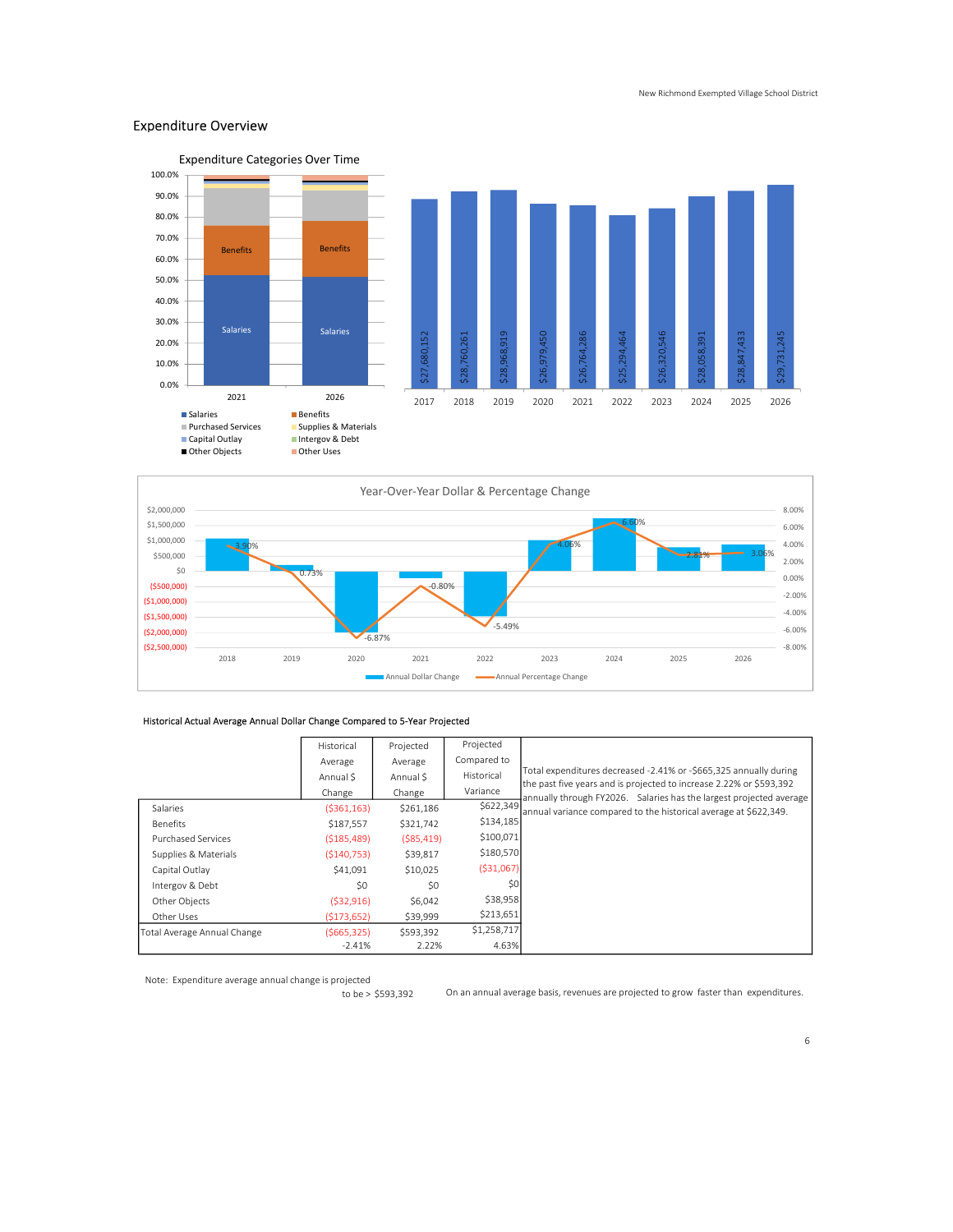## Expenditure Notes

## SALARY EXPENSE

Salaries represent 52.47% of total expenditures and decreased at a historical average annual rate of -2.49% or -\$361,163. This category of expenditure is projected to grow at an annual average rate of 1.80% or \$261,186 through FY 2026. The projected average annual rate of change is 4.29% more than the five year historical annual average.

## BENEFIT EXPENSE

Benefits represent 23.68% of total expenditures and increased at a historical average annual rate of 3.02% This category of expenditure is projected to grow at an annual average rate of 4.50% through FY 2026. The projected average annual rate of change is 1.47% more than the five year historical annual average.

## PURCHASED SERVICES EXPENSE

Purchased Services represent 17.76% of total expenditures and decreased at a historical average annual rate of -3.71%. This category of expenditure is projected to decrease at an annual average rate of -2.08% through FY 2026 The FSFP funds only district educated enrollment thereby reducing tuition cost for open enrollment out, community schools, STEM, and scholarships starting in FY 2022. In FY 2021 these costs totaled \$925,623. The graph to the left reflects the difference between past formula enrolled compared to actual district educated.

## SUPPLIES & MATERIALS EXPENSE

Supplies & Materials represent 2.06% of total expenditures and decreased at a historical average annual rate of -21.73%. This category of expenditure is projected to grow at an annual average rate of 5.60% through FY 2026. The projected average annual rate of change is 27.33% more than the five year historical annual average.

## CAPITAL OUTLAY EXPENSE

Capital Outlay represent 1.26% of total expenditures and increased at a historical average annual amount of \$41,091. This category of expenditure is projected to gr

## INTERGOVERNMENTAL & DEBT EXPENSE

The Intergovernmental/Debt expenditure category details general fund debt issued by the District.

#### OTHER OBJECTS EXPENSE

Other Objects represent 0.90% of total expenditures and decreased at a historical average annual rate of -13.32%. This category of expenditure is projected to grow at an annual average rate of 2.36% through FY 2026. The projected average annual rate of change is 15.68% more than the five year historical annual

#### OTHER USES EXPENSES

Other Uses includes expenditures that are generally classified as non-operating. It is typically in the form of advances-out which are then repaid into the general fund from the other district funds. In FY 2021 the district had no advances-out and has advances-out forecasted through FY 2026. The district can also move general funds permanently to other funds, the district has transfers forecasted through FY 2026. The district can also have other uses of funds.

ADDITIONAL EXPENDITURE NOTES